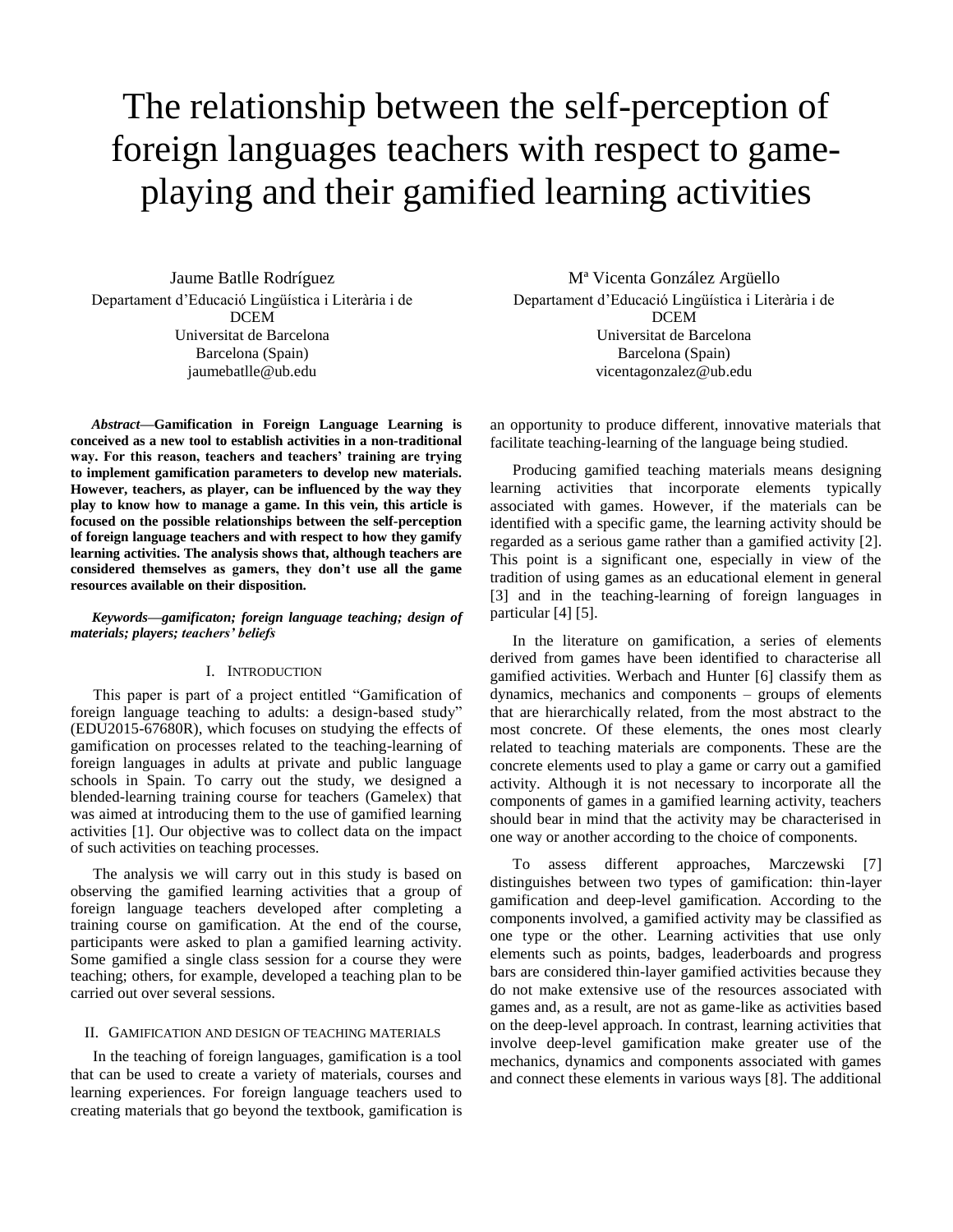elements that come into play include the freedom to fail, rapid feedback, progression and storytelling [9], among others.

The distinction proposed by Marczewski corresponds directly with the parameters based on which we can understand narrative in the context of gamification. For Janae, while thin-layer gamification is a valid option, "if we are to develop gamification to its highest quality we must examine elements of gamification beyond systems like badges, points and leaderboards" [10]. The incorporation of a narrative, for example, makes a gamified activity more complex, and more motivating and engaging for students [11] [12] [13]. Activities may appeal more to learners if they draw them into a specific storyline. According to Janae, "The permeation of narrative in so many successful engagement methods and success of strong storylines in games built for entertainment may indicate that this is the element of gamification instructions in both traditional and e-learning settings should turn their attention to" [14]. However, according to Lister [15], thin-layer gamified activities are the most common.

Narrative is thus a key element for teachers to focus on if their goal is to develop deeply gamified teaching materials. An awareness of this deeper approach can be acquired through specific training, and some teachers may have a better understanding of what it involves based on their own experience as players. The aim of this study is to determine whether this is indeed the case.

#### III. AIMS

This study focuses on comparing the approach to gamification taken by foreign language teachers who like playing games and often do so in their free time to that of teachers who say they play only occasionally or do not usually play themselves. In other words, our aim is to determine to what extent teachers who consider themselves regular players use learning activities that match the description of deep-level gamification, or, conversely, if the activities they develop and use exemplify thin-layer gamification.

#### IV. METHOD

As an initial activity, 34 teachers who participated in a teacher training course on gamification in the teaching of second languages completed an online questionnaire in which they were asked to characterise themselves in relation to game-playing, both in their personal lives and in the classroom. The questionnaire consisted of eight questions intended to obtain as clear a picture as possible of their thinking about games. In this paper, we will focus only on questions 1 and 3, which provide information on each teacher's relationship to and attitude towards games.

As mentioned above, at the end of the training course participating teachers prepared a learning activity for their classes based on all the information they had been provided with. In this paper, we will analyse these activities in relation to the player types we identified based on the participants' responses to the initial questionnaire. Analysing these two elements will allow us to determine if there is a relationship between interest in games and development of deeply gamified practical experiences.

In the following analysis, we will describe the results of the questionnaire on the teachers' playing habits and then analyse the gamified learning activities they developed in relation to their profiles as players.

## V. RESULTS

Although the respondents generally indicated that they play games with a certain regularity, the results of the questionnaire reveal quite different profiles. For example, in response to the question in which they are asked whether they like to play games and how they define themselves in relation to game-playing, 67.6% said they loved playing, and 26.5% said they did not have much experience playing games but were curious about them. In response to the same question, 5.9% of the teachers answered that they were not interested in games. Overall, the responses suggest that teachers who enrol in a course on gamification tend to enjoy playing games and engage in this activity in their free time. This may indicate a certain predisposition to play games on the part of these teachers. Consequently, they may have a relatively good understanding of how games work and the elements they are based on.

In response to the question about their game-playing habits, 20.6% of the teachers agreed that they often play games with friends or family in their free time. However, 61.8% chose the response "I wouldn't put it that strongly" (i.e. they are not keen game players). Six respondents (17.6%) indicated that they never play games. Thus, most of the teachers who enrolled in the course spend at least part of their free time playing games, though many are occasional rather than regular players.

| <b>Question 1: Which of the following statements best</b><br>describes your attitude towards game-playing? |               |      |
|------------------------------------------------------------------------------------------------------------|---------------|------|
| Answer                                                                                                     | <b>Number</b> | $\%$ |
| 1. I love playing games.                                                                                   | 23            | 67.6 |
| 2. I don't have much experience<br>playing games.                                                          | Ч             | 26.5 |
| 3. I'm not very interested in<br>games.                                                                    |               | 59   |

Fig. 1. Responses to question 1.

| Question 3: I love playing games and often play with my<br>friends and family at the weekend and when I'm on<br>holiday. |               |      |  |
|--------------------------------------------------------------------------------------------------------------------------|---------------|------|--|
| Answer                                                                                                                   | <b>Number</b> | %    |  |
| 1. Yes                                                                                                                   |               | 20.6 |  |
| 2. I wouldn't put it that strongly.                                                                                      | 21            | 61.8 |  |
| 3. No                                                                                                                    | 6             | 17 6 |  |

Fig. 2. Responses to question 3.

This article is framed within the state-financied project "La gamificación en la enseñanza de lenguas extranjeras en adultos: un estudio basado en diseño" (EDU2015-67680R) by the Spanish Ministry of Economy and Competitiveness.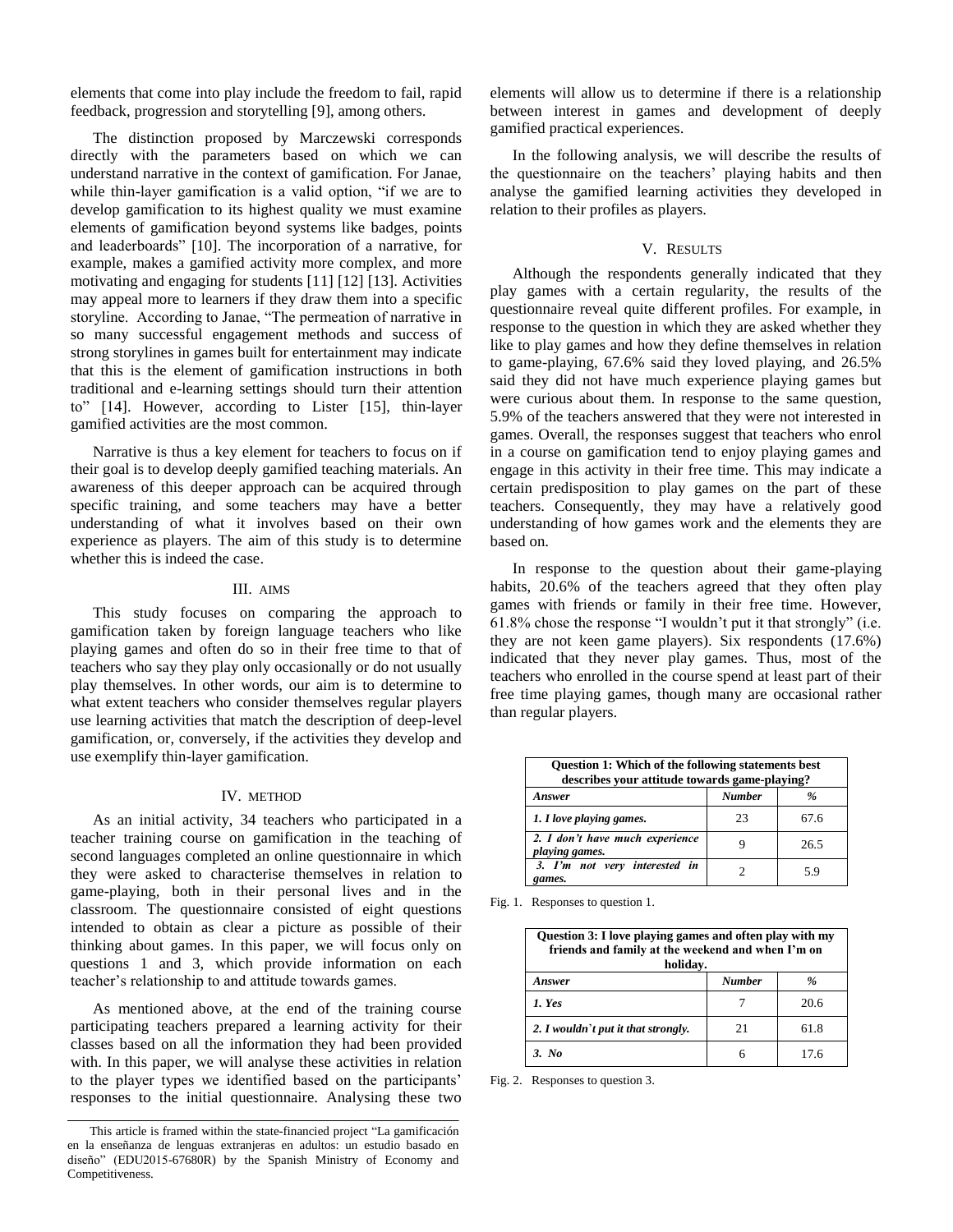The participants' responses to the questions above indicate that despite having enrolled in a course on gamification in foreign language teaching, not all the teachers can be characterised as game players. For many, this activity is not a particularly important part of their lives. Most of the participants, however, do consider themselves game players and play often. They are therefore likely to be familiar with the way games work and have a certain amount of experience with game-playing. Based on their responses, we can deduce that they have some degree of understanding of game dynamics and the key components of this activity.

Having characterised the participating foreign language teachers as game players and in terms of their playing habits, we can now analyse the gamified learning activities they developed as an end-of-course exercise.

The gamified learning activities the teachers proposed for their classes made extensive use of points, leaderboards and badges. All 19<sup>1</sup> activities included these elements. In 14 of the 19 activities, the teachers indicated that a narrative was established; however, only three offered any real storyline. In most cases, the narrative did little more than provide a context or framework for the game. This was because many of the gamified learning activities took the form of contests. Eight of the 19 activities involved question-and-answer games. These activities did not involve the use of avatars, so they precluded the possibility of establishing a framing narrative in which the students would carry out their actions. However, the three gamified activities with a narrative storyline did involve the use of avatars, as well as elements associated with thin-layer gamification, elements of surprise over a sequence of stages, or clues that allowed players to achieve certain goals and move on in the story.

Thus, a large majority of the proposed learning activities establish narratives in which students will not feel involved. As a result, neither will they feel a strong sense of engagement. Thus, the learning activities proposed by the teachers who participated in the course do not generally incorporate the defining elements of deep-level gamification. It is also important to note that the proposed activities did not involve the use of avatars, which might make students feel more engaged in the gamified activity.

It is instructive to consider these results in relation to the teachers' responses to the questions about their interest in games and their playing habits. In response to question 1, 23 teachers indicated that they loved playing games. But in response to question 3, only seven of these teachers said they often played games in their free time. In response to the question about whether they spent their free time playing games with friends and family, the three teachers who later proposed learning activities involving elements of deep-level gamification indicated that they never did so.

l

#### VI. DISCUSSION

The results of this study are in accord with the findings of previous studies [16] in which it has been observed that the thin-layer approach is far more common in gamified activities developed by teachers. Foreign language teachers do not appear to be any more likely than other instructors to develop and apply complex gamified activities.

The results presented in the previous section show that there is no correspondence between the game-playing habits of teachers, or their image of themselves as players, and the likelihood of them developing complex gamified learning activities. On the contrary, the three teachers who proposed activities involving deep-level gamification did not consider themselves regular players. This suggests that when it comes to carrying out complex gamified practices, activities that go beyond thin-layer gamification, it does not matter whether teachers are regular game players themselves. On the contrary, what appears to be more important is the ability of teachers to understand what gamification is and how game components come into play in learning activities of this kind.

In general, it has been observed that teachers apply elements of thin-layer gamification. This shows that even if they regularly play games in their free time, teachers do not have an awareness of game structures and elements that would enable them to use these ingredients in their own gamified learning activities. This may be due to certain points of confusion about the characteristics of game elements. For example, a tendency to confuse narrative and contextualisation has been observed: many teachers establish a framework for game development but do not create avatars that students can use to participate. Also, the narratives their games involve often lack a storyline and serve merely to contextualise the game.

There is also a certain confusion about the value of avatars. A large majority of gamified activities assign roles to students. As a result, there is not a deep interconnection between the narrative and student participation, and the gamified activity does not go beyond the level of a contest or specific learning activity. It has also been noted that gamified learning activities are sometimes associated with task- or project-based approaches [17], which develop in a way that comes close to narrative but is not game-like.

# VII. CONCLUSION

After analysing the relationship between the responses training course participants gave on the questionnaire and their gamified learning activities, we can conclude that teachers who consider themselves game lovers, or who are regular game players, will not necessarily develop learning activities that involve deep-level gamification simply for this reason.

Achieving deep-level gamification depends not on the time teachers spend playing games or their gaming experience, but on their understanding of the complexity of producing gamified learning materials and their grasp of the significance

<sup>&</sup>lt;sup>1</sup> Not all the course participants handed in the final activity, and some decided to do the final exercise in groups (six teachers decided to work in groups of three), so a total of 23 participants handed in the final exercise.